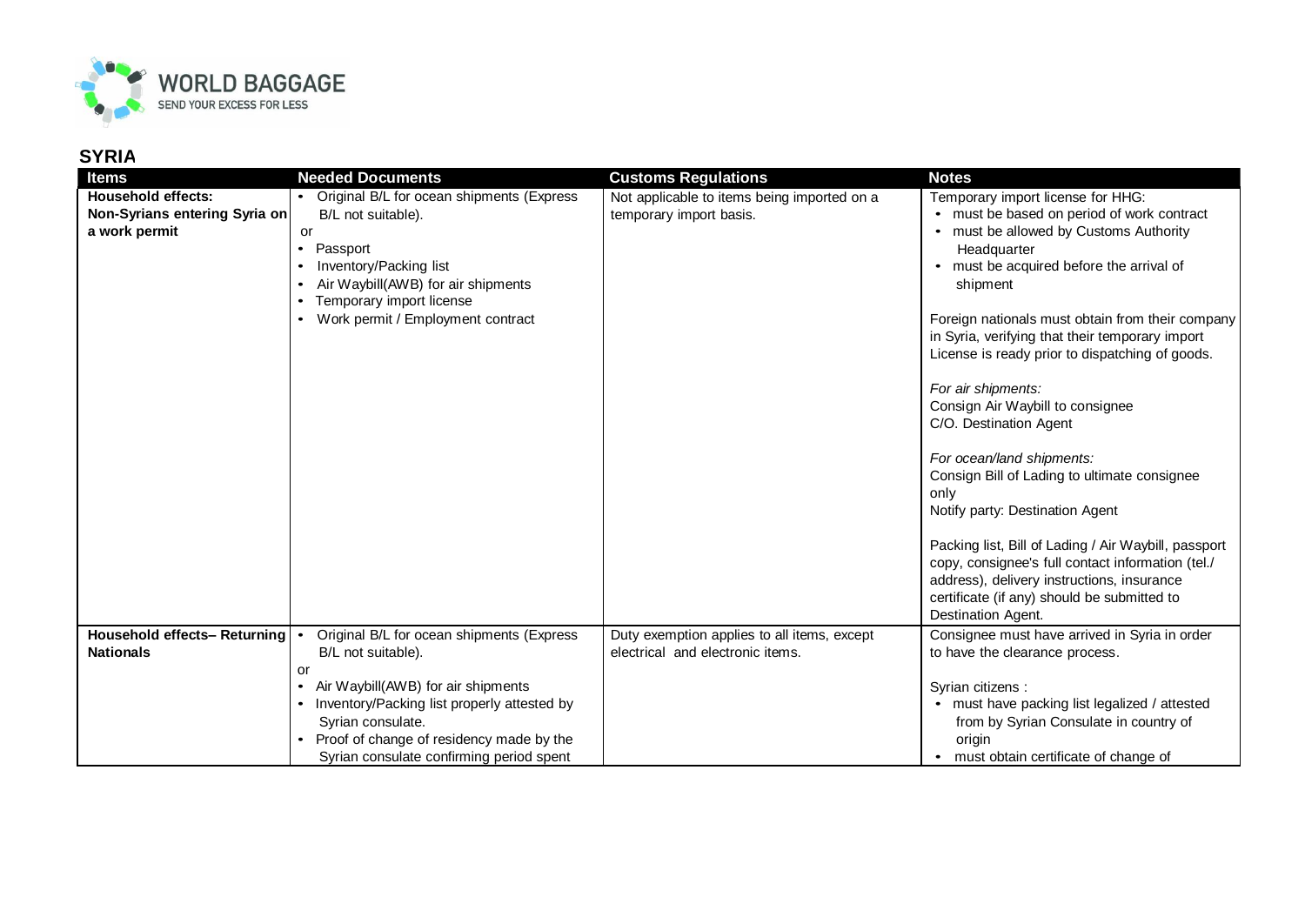

## **SYRIA**

| <b>Items</b>                                                                                                                                                                                                              | <b>Needed Documents</b>                                                                                                                                                     | <b>Customs Regulations</b> | <b>Notes</b>                                                                                                                                                                                                                   |
|---------------------------------------------------------------------------------------------------------------------------------------------------------------------------------------------------------------------------|-----------------------------------------------------------------------------------------------------------------------------------------------------------------------------|----------------------------|--------------------------------------------------------------------------------------------------------------------------------------------------------------------------------------------------------------------------------|
|                                                                                                                                                                                                                           | outside the country<br>Import license (to be acquired during<br>$\bullet$<br>clearance)<br>True copy of passport                                                            |                            | residency from Syrian Consulate in country<br>of origin, confirming period spent outside<br>Syria.                                                                                                                             |
| <b>Diplomatic Passport Holders</b><br><b>Coming To Syria</b>                                                                                                                                                              | Original Bill of Lading for ocean shipments<br>(Express B/L not suitable)<br>or<br>Passport<br>$\bullet$<br>Packing list / inventory.<br>Air Waybill(AWB) for air shipments | Free from duty.            | Ministry of Foreign Affairs approval is needed.                                                                                                                                                                                |
| Electrical/electronic items                                                                                                                                                                                               |                                                                                                                                                                             |                            | Serial no. and model stated on<br>packing list.                                                                                                                                                                                |
| Radio transmitters, drugs<br>political or military literature,<br>firearms, weapons, items<br>offensive to Islamic religion<br>books, computers,<br>compact discs, video/audio<br>cassettes, modems, other<br>electronics |                                                                                                                                                                             | Not allowed.               | Under government censorship.                                                                                                                                                                                                   |
| <b>Automobiles</b>                                                                                                                                                                                                        |                                                                                                                                                                             |                            | Must be imported within 3 years of date of<br>manufacture.<br>i.e. an earlier model than 2000 cannot be<br>imported later than 2003.                                                                                           |
| Pets - being brought into Syria                                                                                                                                                                                           | Health certificate (Government issued)<br>Veterinarian's Certificate.                                                                                                       |                            | Documents must show that vaccinations are up<br>to date and valid for a minimum of six months<br>from the date of arrival<br>Mandatory quarantine is not applicable in Syria,<br>however, the government reserves the right to |